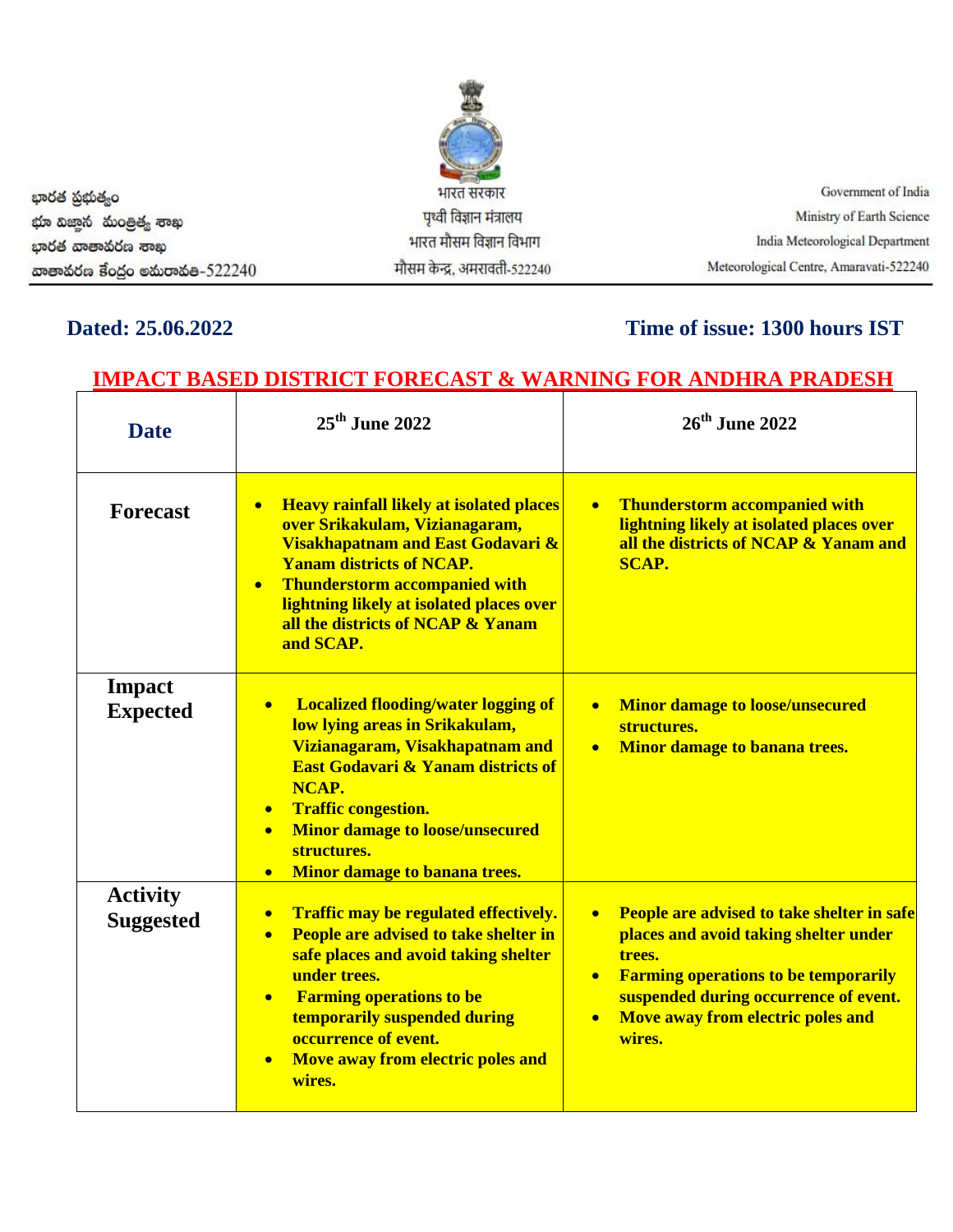## **IMPACT BASED FORECAST & WARNING FOR VIJAYAWADA**

| <b>Date</b>                         | $25th$ June 2022                                                                                                                                                                                                                                                                   | $26th$ June 2022                                                                                                                                                                                                                                                                      |  |
|-------------------------------------|------------------------------------------------------------------------------------------------------------------------------------------------------------------------------------------------------------------------------------------------------------------------------------|---------------------------------------------------------------------------------------------------------------------------------------------------------------------------------------------------------------------------------------------------------------------------------------|--|
| <b>Forecast</b>                     | <b>Thunderstorm accompanied with</b><br>$\bullet$<br>lightning likely at isolated places.                                                                                                                                                                                          | <b>Thunderstorm accompanied with</b><br>lightning likely at isolated places.                                                                                                                                                                                                          |  |
| Impact<br><b>Expected</b>           | <b>Minor damage to loose/unsecured</b><br>$\bullet$<br>structures.<br><b>Minor damage to banana trees.</b><br>$\bullet$                                                                                                                                                            | • Minor damage to loose/unsecured<br>structures.<br>Minor damage to banana trees.<br>$\bullet$                                                                                                                                                                                        |  |
| <b>Activity</b><br><b>Suggested</b> | <b>People are advised to take shelter in</b><br>$\bullet$<br>safe places and avoid taking shelter<br>under trees.<br><b>Farming operations to be temporarily</b><br>$\bullet$<br>suspended during occurrence of event.<br>Move away from electric poles and<br>$\bullet$<br>wires. | <b>People are advised to take shelter in</b><br>$\bullet$<br>safe places and avoid taking shelter<br>under trees.<br><b>Farming operations to be</b><br>$\bullet$<br>temporarily suspended during<br>occurrence of event.<br>Move away from electric poles and<br>$\bullet$<br>wires. |  |

| <b>COLOURCODES</b> |                    |  |
|--------------------|--------------------|--|
| <b>RiskLevel</b>   | <b>Response</b>    |  |
| <b>VeryLow</b>     | <b>No Action</b>   |  |
| <b>LOW</b>         | <b>Be Updated</b>  |  |
| <b>Medium</b>      | <b>Be Prepared</b> |  |
| <b>High</b>        | <b>TakeAction</b>  |  |

 $\overline{a}$ 

### **Legends:**

|                          |                       | <b>RAINFALL INTENSITY</b>       |                      |
|--------------------------|-----------------------|---------------------------------|----------------------|
| Terminology              | <b>Rainfall Range</b> | Terminology                     | Rainfall Range in mm |
| Light Spell              | 1 cm/hr               | Very Intense Spell              | $3-5$ cm/hr          |
| Moderate Spell           | $1-2$ cm/hr           | <b>Extremely Intense Spell</b>  | $5-10$ cm/hr         |
| Intense Spell            | $2 - 3$ cm/hr         | <b>Cloud Burst</b>              | $>10$ cm/hr          |
|                          |                       | <b>RAINFALL CATEGORIES</b>      |                      |
| Terminology              | Rainfall Range in mm  | Terminology                     | Rainfall Range in mm |
| Very Light Rainfall      | $Trace - 2.4$         | <b>Heavy Rainfall</b>           | $64.5 - 115.5$       |
| Light rainfall           | $2.5 - 15.5$          | Very Heavy Rainfall             | $115.6 - 204.4$      |
| <b>Moderate Rainfall</b> | $15.6 - 64.4$         | <b>Extremely Heavy Rainfall</b> | $>= 204.5$           |